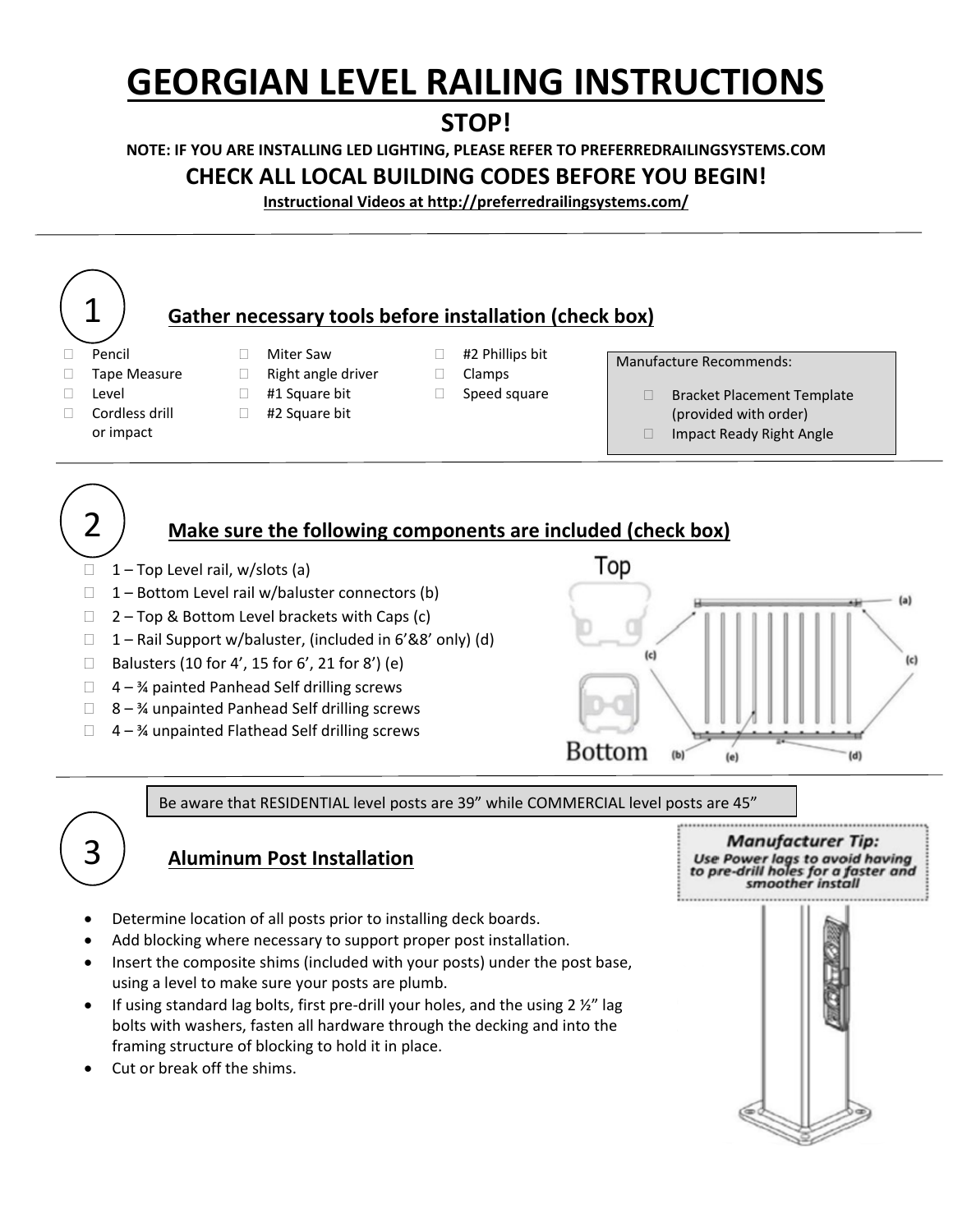

### **Bracket Installation**

- Locate Bracket Placement Template provided with your rail kit order
- Clamp Bracket Template to the post as flush as possible
- Position the saddles into the template
- Use the provided ¾ unpainted Panhead Self drilling screws to secure bracket onto post through the two screw holes of each bracket.





6

# **Measure & Cut Aluminum Rails**

- Lay your bottom rail on the deck centered between two posts.
- Mark a line where the post is on both sides of the rail.
- Measure back 5/8" from the first line and mark a cut line on both ends.
- Lay the top rail beside the bottom rail and line up the top rail slots with the bottom rail baluster connectors.
- Using the cut line from your bottom rail, mark a cut line on your top rail.



# **Railing Assembly**

- Lay down a protective blanket or cardboard to protect the rail and place the top rail upside down.
- We suggest clamping the top rail to the deck or a work bench to keep it stable.
- Install the balusters into the slots, keeping them perpendicular to the top rail. Gently tap each baluster with a rubber mallet until completely seeded.
- Install the bottom rail, making sure all of the balusters line up with the baluster connectors.
- Use a rubber mallet to tap the bottom rail onto the balusters.
- Attach the rail support baluster to the bottom rail and tap on with a rubber mallet.